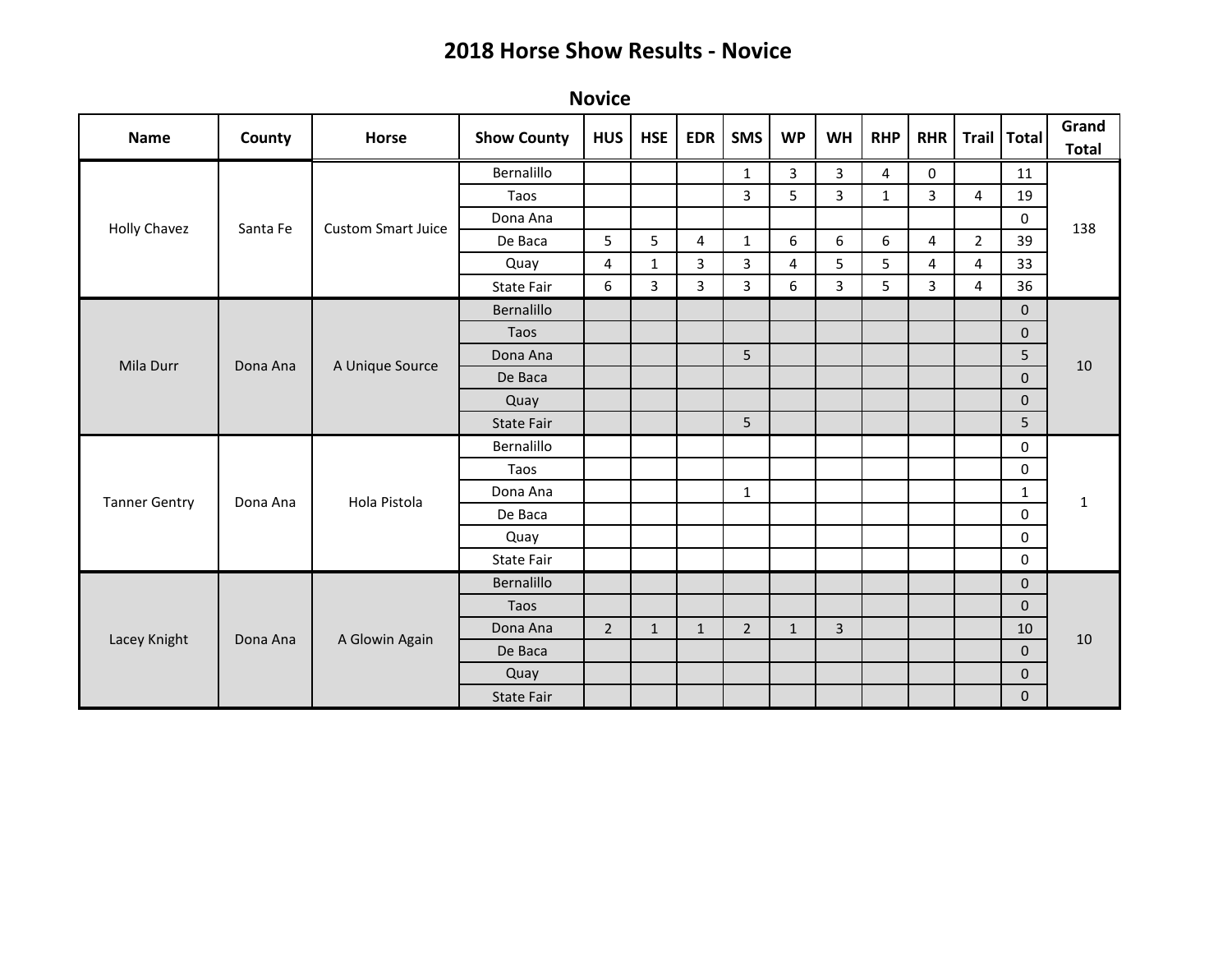| <b>Name</b>            | County     | Horse                    | <b>Show County</b> | <b>HUS</b>     | <b>HSE</b>     | <b>EDR</b>     | <b>SMS</b>     | <b>WP</b>      | <b>WH</b>        | <b>RHP</b>     | <b>RHR</b>              | Trail   Total  |                  | Grand<br><b>Total</b> |
|------------------------|------------|--------------------------|--------------------|----------------|----------------|----------------|----------------|----------------|------------------|----------------|-------------------------|----------------|------------------|-----------------------|
| <b>Belita Martinez</b> |            |                          | Bernalillo         |                |                |                |                |                |                  |                |                         |                | 0                | 25                    |
|                        |            |                          | Taos               |                |                |                | $\overline{2}$ | $\mathbf{1}$   | $\mathbf{1}$     | $\overline{2}$ | $\overline{2}$          | $\overline{2}$ | 10               |                       |
|                        | Rio Arriba | Tachitas Leo Lena        | Dona Ana           |                |                |                |                |                |                  |                |                         |                | $\pmb{0}$        |                       |
|                        |            |                          | De Baca            |                |                |                | 5              | $\mathbf{1}$   | $\boldsymbol{0}$ | $\mathbf{1}$   | $\mathbf{1}$            | $\mathbf{1}$   | 9                |                       |
|                        |            |                          | Quay               |                |                |                |                |                |                  |                |                         |                | 0                |                       |
|                        |            |                          | <b>State Fair</b>  | $\mathbf{1}$   | $\mathbf{1}$   | $\overline{2}$ |                | $\mathbf{1}$   |                  |                |                         | $\mathbf{1}$   | $\boldsymbol{6}$ |                       |
|                        |            | "Beau" Titian Jet Set    | Bernalillo         | $\mathbf{1}$   | $\mathbf{1}$   | $\mathbf{1}$   | $\mathbf 0$    |                |                  | $\mathbf{1}$   |                         | $\mathbf 0$    | $\overline{4}$   | 4                     |
|                        |            |                          | Taos               |                |                |                |                |                |                  |                |                         |                | $\mathbf 0$      |                       |
|                        |            |                          | Dona Ana           |                |                |                |                |                |                  |                |                         |                | $\mathbf 0$      |                       |
| Abigail McSween        | Sandoval   |                          | De Baca            |                |                |                |                |                |                  |                |                         |                | $\mathbf{0}$     |                       |
|                        |            |                          | Quay               |                |                |                |                |                |                  |                |                         |                | $\mathbf 0$      |                       |
|                        |            |                          | State Fair         |                |                |                |                |                |                  |                |                         |                | $\mathbf 0$      |                       |
|                        | De Baca    | Docs Springer Native     | Bernalillo         |                |                |                |                |                |                  |                |                         |                | $\mathbf 0$      | 54                    |
|                        |            |                          | Taos               |                |                |                |                |                |                  |                |                         |                | $\mathbf 0$      |                       |
|                        |            |                          | Dona Ana           |                |                |                |                |                |                  |                |                         |                | $\mathbf 0$      |                       |
| Hardy Osborn           |            |                          | De Baca            | $\overline{2}$ | $\overline{2}$ | 3              | 4              | $\mathbf{3}$   | 4                | 3              | $\overline{\mathbf{3}}$ | 5              | 29               |                       |
|                        |            |                          | Quay               | $\overline{2}$ | $\overline{2}$ | $\overline{2}$ | $\mathbf{1}$   |                |                  |                | $\mathbf{1}$            | $\overline{3}$ | 11               |                       |
|                        |            |                          | <b>State Fair</b>  | $\overline{2}$ | $\overline{2}$ | $\mathbf{1}$   |                | $\overline{2}$ | $\mathbf{1}$     | $\overline{2}$ | $\overline{2}$          | $\overline{2}$ | 14               |                       |
|                        | Dona Ana   | CC Tio Vaquero           | Bernalillo         |                |                |                |                |                |                  |                |                         |                | $\mathbf 0$      | 40                    |
|                        |            |                          | Taos               |                |                |                |                |                |                  |                |                         |                | $\mathbf{0}$     |                       |
|                        |            |                          | Dona Ana           |                |                |                | $6\phantom{1}$ | $\overline{2}$ | $\mathbf{1}$     |                |                         |                | $\overline{9}$   |                       |
| <b>Cash Priest</b>     |            |                          | De Baca            |                |                |                | $\overline{3}$ | 5              | $\overline{2}$   |                |                         |                | 10               |                       |
|                        |            |                          | Quay               |                |                |                |                | $\overline{2}$ | $\overline{2}$   | $\overline{4}$ |                         |                | $\,8\,$          |                       |
|                        |            |                          | <b>State Fair</b>  |                |                |                | $\mathbf{1}$   | $\overline{4}$ | 5                | $\overline{3}$ |                         |                | 13               |                       |
| Adriana Recio          |            | <b>Absolutely Blonde</b> | Bernalillo         |                |                |                | 4              |                |                  |                |                         |                | 4                |                       |
|                        |            |                          | Taos               |                |                |                |                |                |                  |                |                         |                | $\pmb{0}$        | 4                     |
|                        |            |                          | Dona Ana           |                |                |                |                |                |                  |                |                         |                | $\mathbf 0$      |                       |
|                        | Bernalillo |                          | De Baca            |                |                |                |                |                |                  |                |                         |                | 0                |                       |
|                        |            |                          | Quay               |                |                |                |                |                |                  |                |                         |                | 0                |                       |
|                        |            |                          | State Fair         |                |                |                |                |                |                  |                |                         |                | $\pmb{0}$        |                       |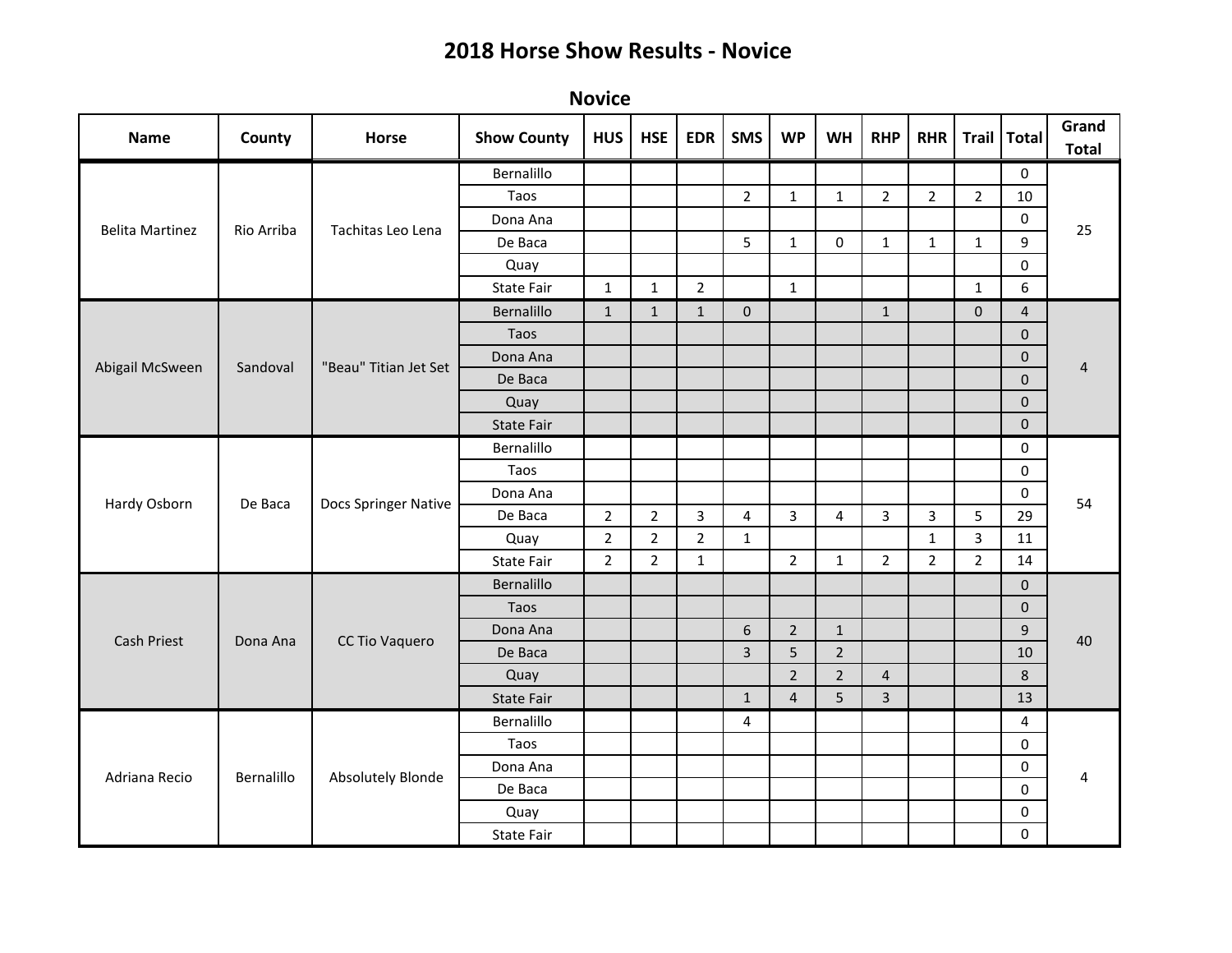| Name           | County     | <b>Horse</b>                | <b>Show County</b> | HUS | HSE | <b>EDR</b> | <b>SMS</b>     | <b>WP</b>      | <b>WH</b>      | <b>RHP</b> | <b>RHR</b> |              | Trail   Total | Grand<br><b>Total</b> |
|----------------|------------|-----------------------------|--------------------|-----|-----|------------|----------------|----------------|----------------|------------|------------|--------------|---------------|-----------------------|
| Alexis Rosales |            |                             | Bernalillo         |     |     |            |                |                |                |            |            |              | $\mathbf 0$   | 11                    |
|                |            |                             | Taos               |     |     |            | T              | $\overline{2}$ | $\overline{2}$ | 4          |            | $\mathbf{1}$ | 11            |                       |
|                |            |                             | Dona Ana           |     |     |            |                |                |                |            |            |              | $\mathbf 0$   |                       |
|                | Taos       | Eddy                        | De Baca            |     |     |            |                |                |                |            |            |              | $\mathbf 0$   |                       |
|                |            |                             | Quay               |     |     |            |                |                |                |            |            |              | $\mathbf{0}$  |                       |
|                |            |                             | State Fair         |     |     |            |                |                |                |            |            |              | $\mathbf{0}$  |                       |
| Lilly Sandoval |            |                             | Bernalillo         |     |     |            | $\overline{2}$ | 1              |                |            |            |              | 3             | 25                    |
|                |            |                             | Taos               |     |     |            |                |                |                |            |            |              | 0             |                       |
|                | Bernalillo | <b>Strait Flowin Vision</b> | Dona Ana           |     |     |            |                |                |                |            |            |              | 0             |                       |
|                |            |                             | De Baca            |     |     |            |                |                |                |            |            |              | 0             |                       |
|                |            |                             | Quay               |     |     |            |                |                |                |            |            |              | 0             |                       |
|                |            |                             | State Fair         | 3   | 5   |            | 6              |                | 4              | 4          |            |              | 22            |                       |